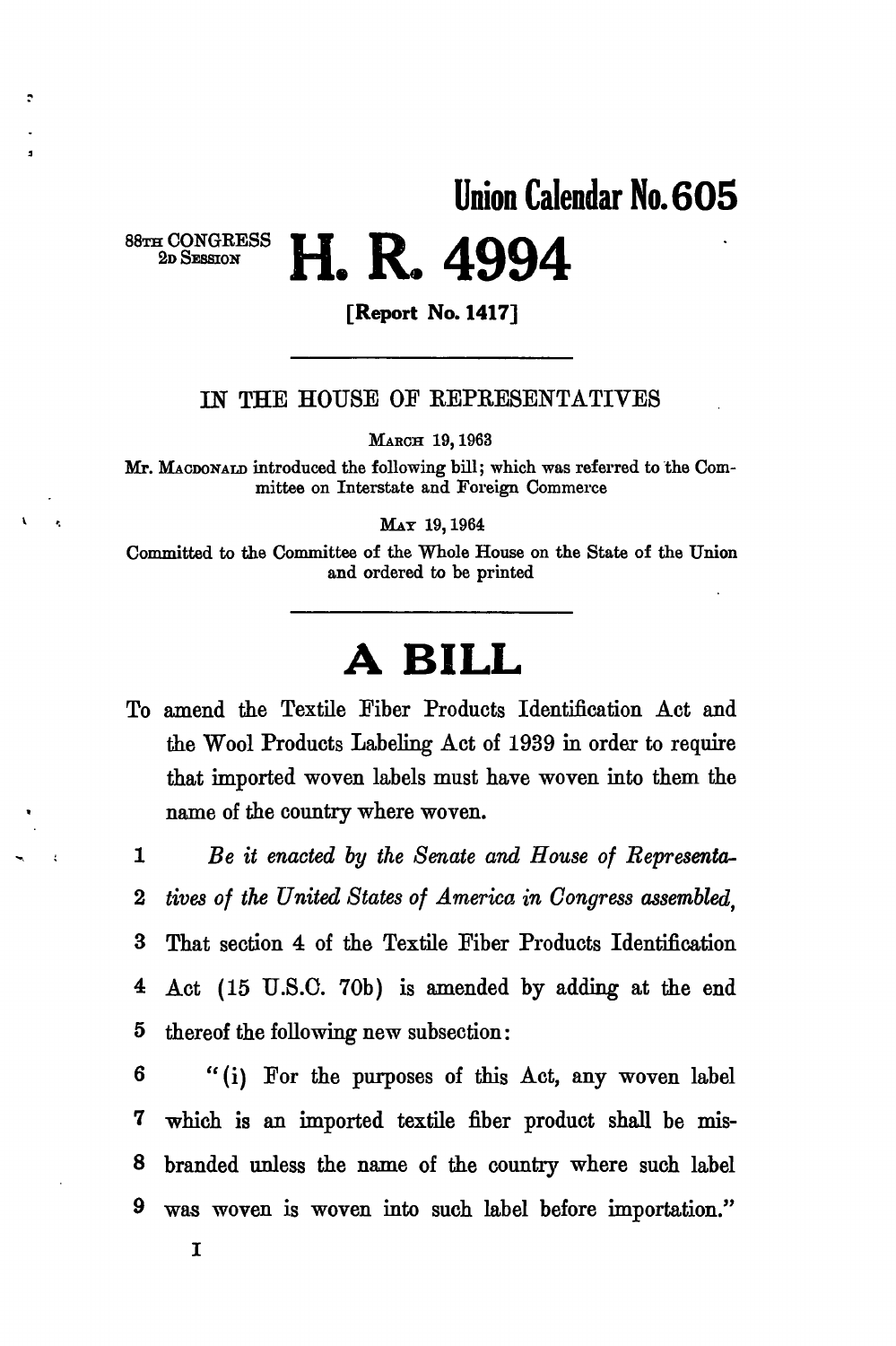1 SEO. 2. Section 4 of the Wool Products Labeling Act of 2 1939 (15 U.S.O. 68b) is amended by adding at the end 3 thereof the following new paragraph:

4 "(e) For the purposes of this Act, any woven label 5 which is an imported wool product shall be misbranded 6 unless the name of the country where such label was woven 7 is woven into such label before importation."

8 SEC. 3. The amendments made by this Act shall apply 9 with respect to articles entered, or withdrawn from ware-10 house, for consumption after the sixtieth day after the date 11 of enactment of this Act.

è